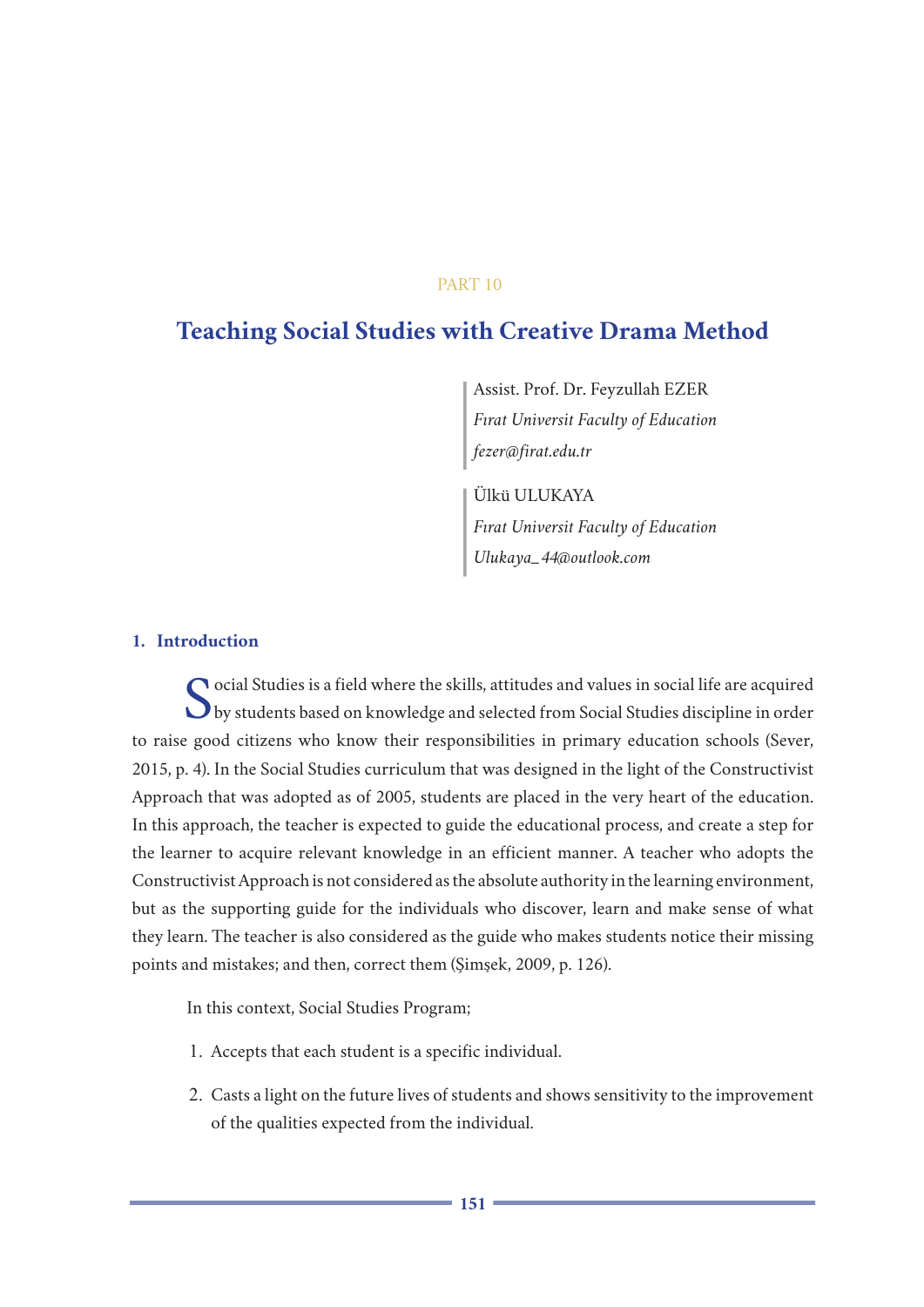- 3. Ensures that knowledge, concepts, values and skills are improved; and prioritizes the realization of learning.
- 4. Encourages students to think, ask questions and exchange ideas.
- 5. Aims to raise students as healthy and happy individuals in physical and emotional terms.
- 6. Cares for the raising of students as individuals who know and use their rights and fulfill their responsibilities.
- 7. Ensures that students are sensitive to social problems.
- 8. Ensures that students use their prior knowledge in learning process and establish communications with their environment (Aykaç and Adıgüzel, 2011, p. 299).

In the light of the Constructivist Approach, teachers are expected to see the differences between their students, create enhanced learning environments for them, and support the education process with relevant materials. A learning environment in which students can express themselves freely and show their existence during the learning process is important for the Constructivist Approach. This approach emphasizes the use of various learning methods and strategies. In Social Studies field, cognitive learning is focused. For this reason, using mere traditional methods like the narration method or asking questions and receiving answers method will be inadequate. In the Constructivist Approach, on the other hand, the understanding claiming that the individual must be dominant in the learning process prevails. Creative drama method constitutes the basis of the "*live and learn*" method.

The word "*drama*" is derived from the Greek word "*dran*", which means "*doing, making, acting*" (Lehman, 1986; Narrated by: San, 1990). Creative Drama, on the other hand, means "Animating a purpose or a thought by using some techniques like improvising or roleplaying based on the experiences of a group and its members" (Adıgüzel, 1993, p. 56).

Creative Drama is the animating or making sense of an experience, an event, an idea, an educational unit, and sometimes an abstract concept or behavior in a "*gamily*" process by individuals in a group work by making use of improvising, roleplaying, theatre or drama techniques through re-organizing past cognitive patterns, observations and experiences (San, 1996, p. 149). According to another definition, Creative Drama, as an educational method, an artistic training field, and as a discipline, is an approach that will enable individuals to become people who are open to group work and who can express themselves freely in a creative manner (Üstündağ, 1996, p. 19).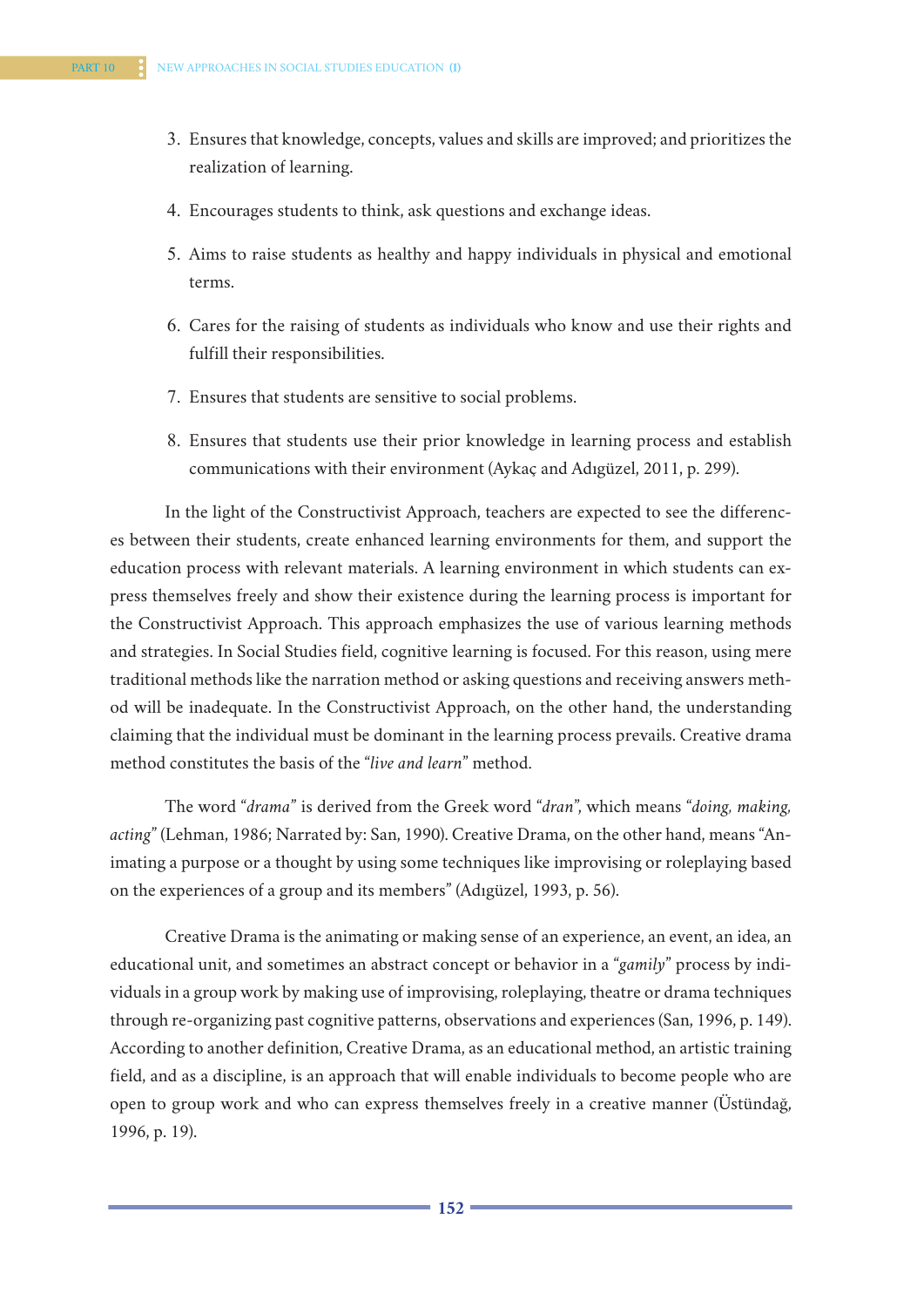Drama is called "Creative Drama" in the USA, "Drama in Education" in the UK, as "School Play" and "Play and Interaction" (*Schulspiel, Spiel und Interaktion*) in Germany, and as "Creative Drama" in Turkey.

Major characteristics of drama are as follows:

- Drama integrates education.
- Reality and plays are integrated in drama.
- Reality and fiction are integrated in drama.
- A situation is created with improvisation.
- • Drama converts knowledge into experience.
- Drama is based on dramatic experiences.
- Drama is social, and is created with single, double, and multiple groups.
- Drama is a process. There is a difference between the initial and present points.
- Drama consists of improvisations. Without improvisation, there will be no dramas (Okvuran, 2003, p. 82).

Creative Drama is becoming widespread in every stage of education. The purpose in formal education is to save student from being passive listener and make him/her become and active individual. This is possible by using the Creative Drama Method in educational environments. In this way, students become active during the learning process, and activate sensory organs and learn by doing, and experience the events or situations (Üstündağ 1988, p. 59).

The aims of Creative Drama are as follows:

- Providing creativity and aesthetic development,
- Acquiring critical thinking skills,
- Acquiring social development and cooperation habits,
- Acquiring self-confidence, and decision-making skills,
- Acquiring language and communication skills through vocabulary enrichment,
- Developing imagination, feelings and thoughts,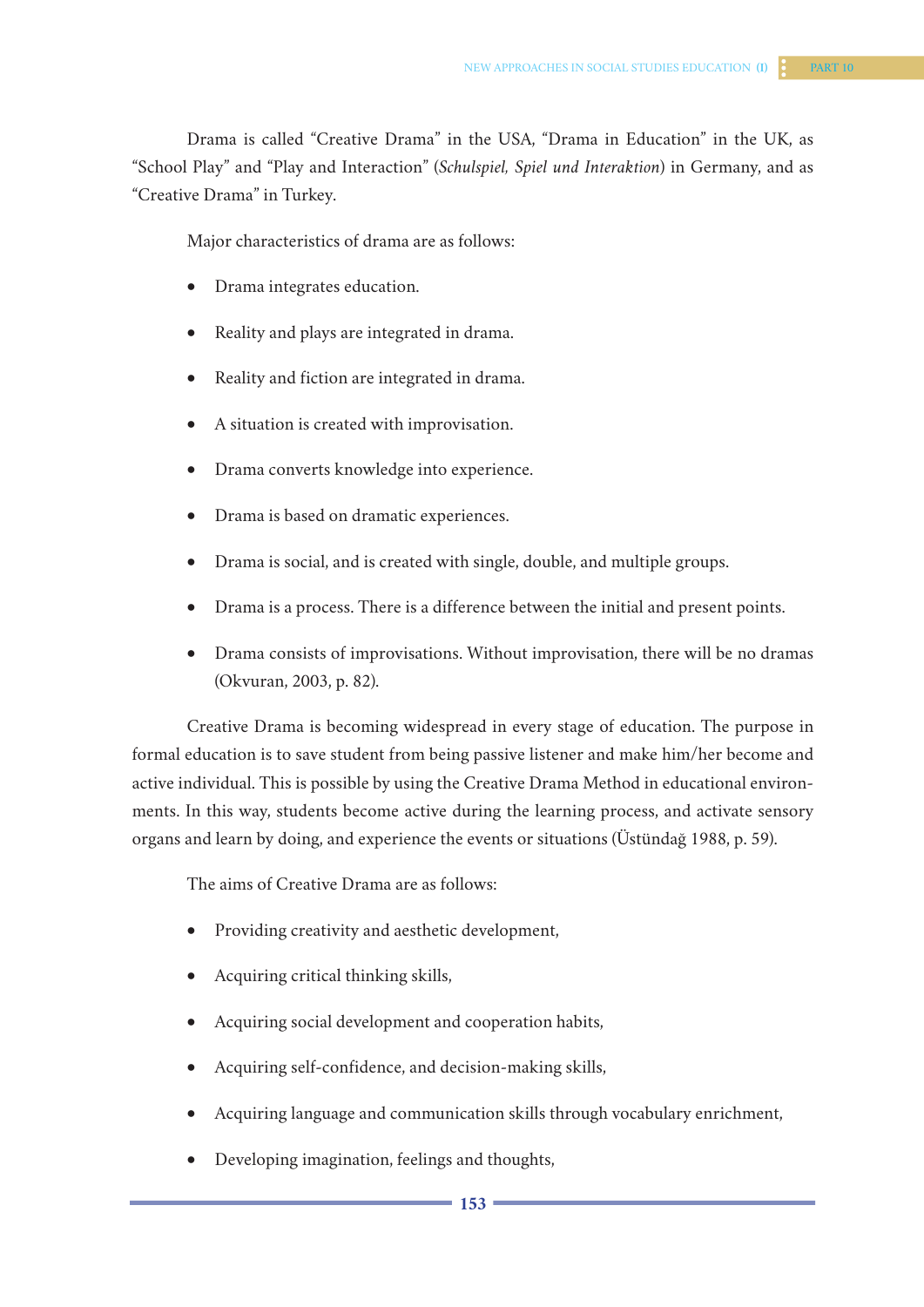- • Developing the skills to understand and feel others (establishing empathy),
- Acquiring experience on different events, phenomena and situations,
- Providing the opportunity to develop moral and spiritual values,
- Being able to analyze problems and acquiring problem-solving skills,
- Providing information to the individual on the acquired, changed or corrected behaviors,
- Showing the individual how to cope with unwanted situations, events or phenomena,
- Ensuring that the individual sees the world in a more concrete manner,
- Concretizing abstract concepts and experiences,
- Providing that the differences among individuals are considered with tolerance (Üstündağ, 1988, p.59).

Tekerek defined creative drama as "An experience that brings important contributions to the acquisition of some humane characteristics like creativity, imagination, acting together, organization, empathy, self-discipline, freedom, and respect that are functional on the self-confidence and self-existence in a process that proceeds from abstract one to the concrete one" (Tanrıseven and Aytaç, 2013, p. 332).

Drama has an extremely great importance in education. Drama is an efficient way that makes individuals acquire certain characteristics such as cultural development, self-confidence, self-recognition, creativity, critical viewpoint, self-realization, problem-solving and producing solution ways (Genç, 2003). Considering Creative Drama activities as an approach whose sole purpose is to make students conceptualize a set of knowledge will lead us to a dead-end. Creative Drama helps students to socialize and increase their self-confidence. Creative Drama activities may be included in every step of formal education, in informal education, in classes, or may be considered and used as a separate educational field (San, 1992). Creative Drama expands the language usage areas and the quality of the individual. It creates various opportunities to try different speaking methods. Creative Drama, which has a certain language form in itself, ensures that students approach themselves and others in a critical manner (Aytaç and Çetinkaya, 2013, p. 675).

During Creative Drama activities, students find the opportunity to express their feelings and thoughts freely; and therefore, increase self-confidence and gain the skill of discriminating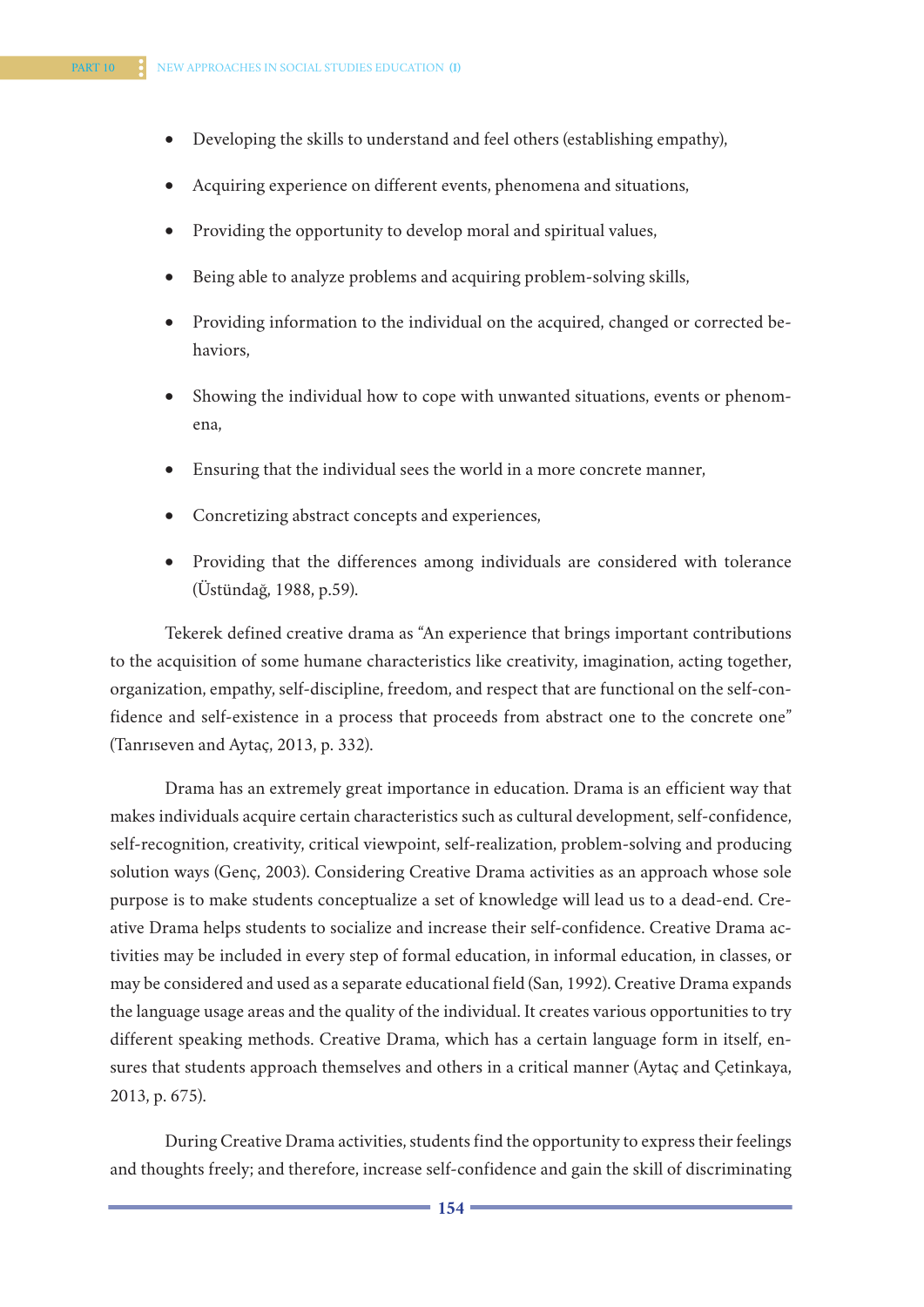between their feelings. Since Creative Drama provides real sections from daily life, students may acquire the opportunity of producing solutions for possible problems they may face in life.

Creative Drama Method, which brings the opportunity of contributing to the cognitive, affective and behavioral development for the individual, has been used to increase the academic success of students in different subjects and to acquire certain acquisitions in curricula. Study results revealed that drama is influential in increasing students' success. For example, significant increases were reported in academic success levels of students in the following fields in favor of the Creative Drama; Social Studies, (Bağcı-Kılıç, 2005; Özer, 2004; Yılmaz, 2013; Zayimoğlu,2006), Mathematics (Bulut and Aktepe, 2015; Hatipoğlu, 2006; Şenol-Özyiğit, 2011), Physical Sciences (Arieli, 2007*;* Hendrix, Eick and Shannon, 2012; Öcal, 2014), Information Technologies (Atalay and Şahin, 2012), Citizenship and Democracy Education (Ulubey, 2015), The History of Revolutions and Kemalism (Altınkulaç and Akhan, 2010), German (Kırmızı, 2012), French (Aydeniz, 2012), Art (Atan, 2007), Music (Yiğit, 2010), Life Sciences (Selanik-Ay, 2005), Physics (Şahin, 2012) and Turkish (Karacil, 2009). On the other hand, the studies conducted by Sağırlı, (2001), Tımbıl (2008) and Dikmenli-Vardar (2015) reported that there were no significant increases in the academic success levels of students in Physical Sciences and in Social Studies in the studies conducted by Bingöl (2015) and Rüzgâr (2014) (Ulubey and Toraman, 2015, p. 198).

# **1.1. Application Steps of Drama**

Although it differs according to the structure of the group, there is a certain order in drama activities. These are; warm-up, playing (pantomime and roleplaying), improvisation, creation and evaluation.

#### **1.2. Warm-up and Relaxation**

This step is where several activities are made on using senses with different methods, strengthening observation power, bodily and tactile works, recognition, establishing interactions, receiving reliability, and adaptation. There are certain codes in this step, and the leader guides the way (San, 1996; San, 2001; Üstündağ, 2000). The participants establish communications with themselves, recognize their bodies, move their bodies in a rhythmic manner, and use their hearing, seeing, touching and smelling senses (Morgül, 1999, p. 21). With the introduction activities in this step, the participants know themselves and other people (Üstündağ, 1998).

During the warm-up step, the leader must motivate the group in the light of the purpose of the activity. Through these activities, the participants activate their sensory organs. Relaxation activities include the relaxation of the body and the relaxation of the soul and mind (Morgül, 1999). Relaxation activities are sometimes performed after warm-up activities and sometimes before the evaluation step. Using music in these activities ensure the relaxation of the body and thoughts.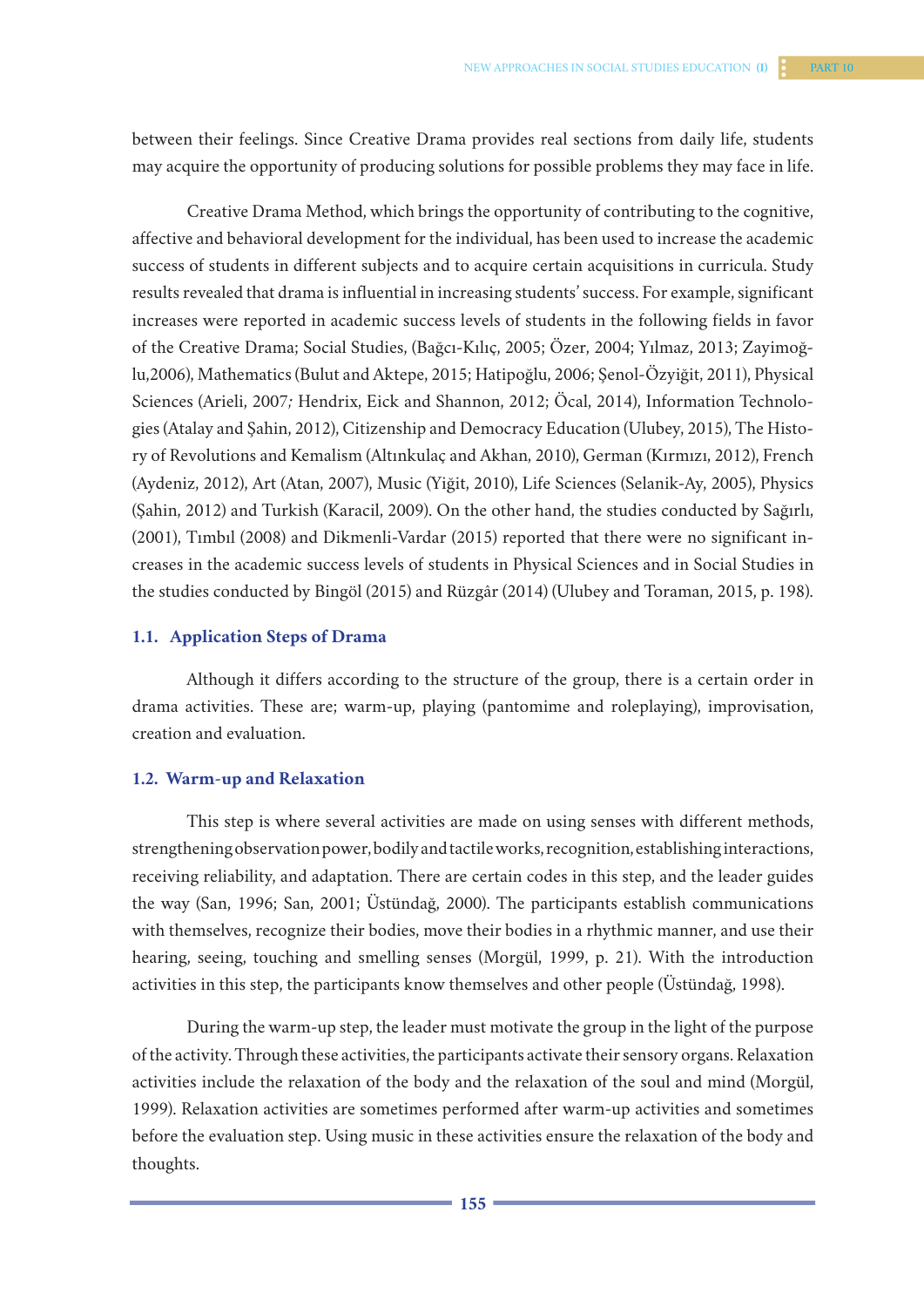#### **1.3. Playing (Pantomime and Role-playing)**

This step is where playmaking is made, and the plays are developed. Creation and imagination dimensions are also included in the activity (San, 1996; San, 2001). This step includes activities intended for interaction and communication in the group, development of imagination; and involves the use of five senses through pantomime (Okvuran, 2001).

## **1.4. Improvisation**

Improvisation is explained as the situation that develops spontaneously and suddenly without sticking to any text as it occurs to someone. It cannot be expressed as a definite process. The individual expresses himself/herself in a comfortable manner. Improvisations are the bases of drama activities (Üstündağ, 1998). Improvisation may be performed based on a study, tale, poem, tableau, photograph, a piece of news in the paper, or an imaginary situation (Okvuran, 2001). This process may be evaluated as a specific process since the details are not defined in advance. This is a stage where participants may express themselves in a comfortable manner. This step starts by defining a topic or a theme by considering the individual characteristics of the participants. Sometimes, certain steps are planned for a predefined target.

## **1.5. Creation**

This step is started as based on a predefined point. It is not known how the process will proceed and end (San, 1996; San, 2001). In this step, the participant may need certain materials. Materials and equipment may be used when necessary. Sometimes, although there are no preparations for this, the participants may use the things that exist in the environment at that moment. In this process, an object, a picture, or a photograph may be used, and the communication may be based on these objects (Üstündağ, 1998; Üstündağ, 2000).

#### **1.6. Evaluation**

The evaluation step is one of the most important steps of drama activity. Evaluation must be made when it is demanded by the leader or by the participants (Üstündağ, 1998). Evaluation may be made after several steps. The leader may start this step by asking questions like "What did you feel?", "At which points did you feel joy?", "Where did you have difficulty?", "What else can be done?" to the participants (Aral et al., 2000; San, 1996). This step ensures some outcomes like developing the skill to make evaluations, ensuring interaction, constructive criticism, leaving the drama activities in a satisfied manner, etc.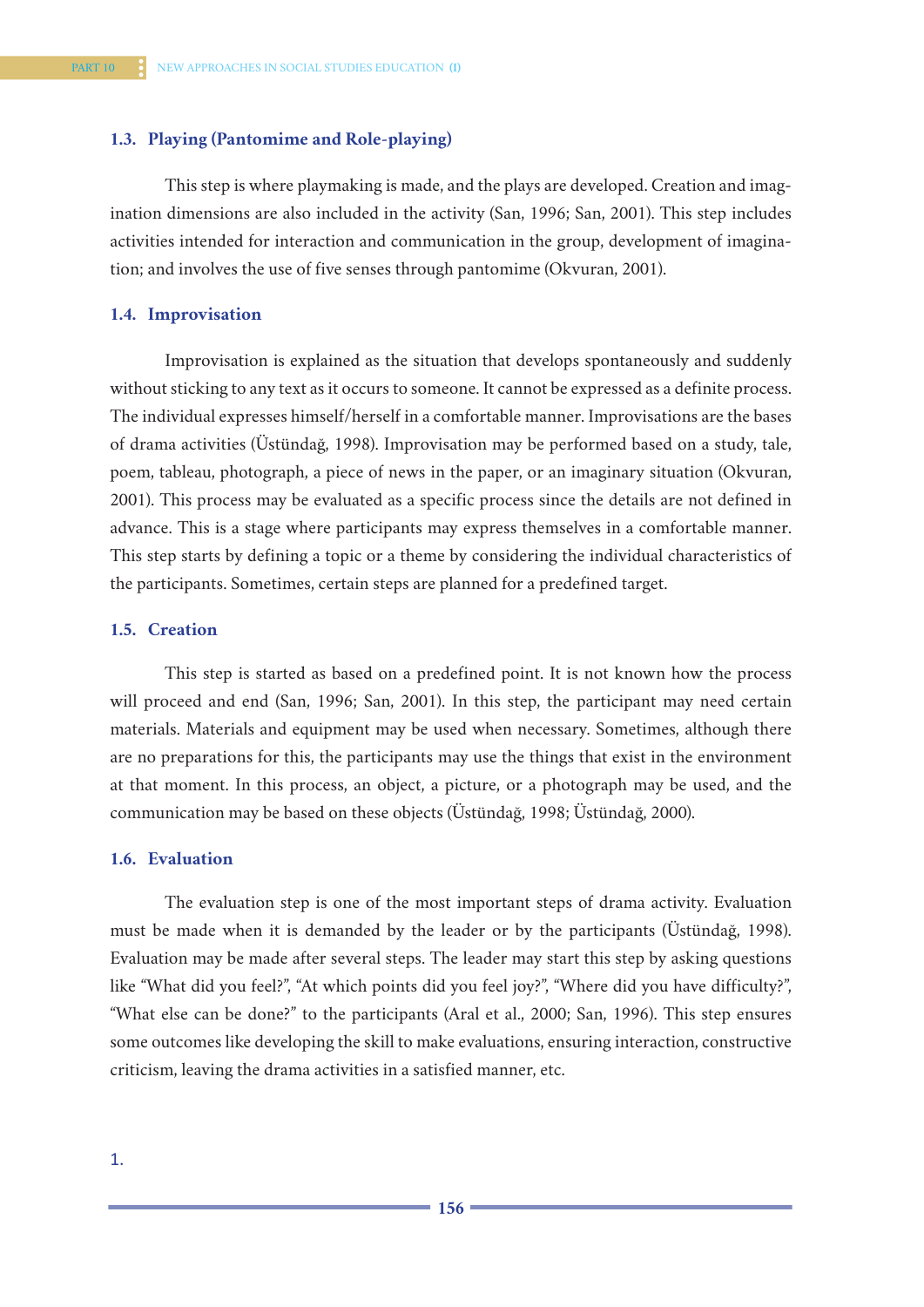#### 1. **Elements in Drama Process**

**1.1.The Leader:** The importance of the leader is great in achieving the target of drama activities. In drama, the leader must create an environment in which the participants will feel safe. The leader must ensure that the group achieves a level that enables its participants to discover and express their feelings and thoughts in a confortable manner with dramatic plays. A good leader is a respected, tolerant person and is a good observer that conveys reliability to its environment; and during application stage, s/he must have the necessary flexibility of making changes in the play. The leader must be familiar with the theatre science and must have a detailed knowledge on the rules of the theater. The leader must be a psychologist and a pedagogue in order to understand the psychology of the players and be helpful to them. S/he must prepare the equipment and materials to be used during the play. In addition to these, the leader must also have a high imagination and must be good at playwriting. The role of the leader is great in establishing efficient communication among group members (Aral et al., 2000; Aral et al., 2000).

**1.2.The Participants:** Participants are also important in drama, because one of the most important elements that constitute drama is participants. The ages, genders, interests and needs of the participants must be considered in drama. The individuals participating in drama activity must be willing and suitable to work as a group (Aral et al., 2000; Aral et al., 2000).

**1.3.The Medium** (The Place): The conditions of the place where drama activities are performed are important. The ground must be covered with parquet or carpet to facilitate movements like stretching or sitting. Well-lit places without noise where it is possible to work on bare feet, safe, and suitable are influential for drama works to be performed in accordance with the targets of the drama (Aral et al., 2000; Aral et al., 2000).

**1.4.Materials:** In drama activities, materials are not necessary. However, sometimes materials may become important in making the participants adopt their roles and feel themselves in the play. Almost any type of materials may be used in drama activities. The most important thing is the fitting of the material to the targets of the drama activity (Aral et al., 2000; Aral et al., 2000).

## **2. Creative Drama Method in Social Studies Education**

Drama has a great importance in educational processes. It is also influential in the realization of permanent behavior change in individuals. A memorization-based traditional education prevents children from developing cognitively and learning sharing the questioning power. Drama, on the other hand, is a field on its own that develops and educates children. It is also an efficient method that develops creativity (MoNE, 1998, p. 32).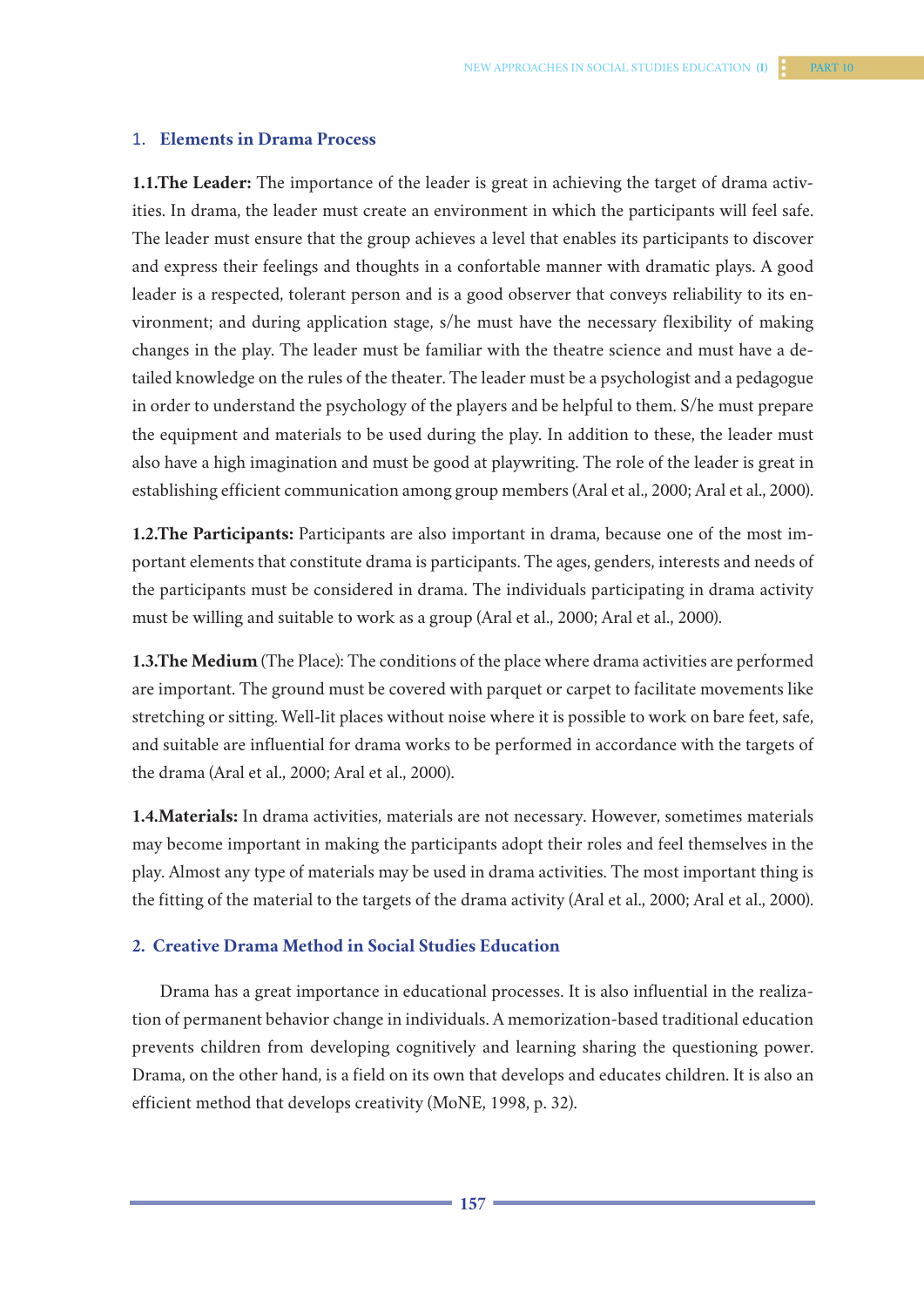Demirel (2009) reported that the rate of remembrance and permanency in verbal-based (what is read/heard) education was 10% - 20%; and it rose to 30% in learning with visual elements; and to 90% with experience-based (by seeing/hearing/touching/saying) learning. These rates reveal that drama may be of great help in Social Studies education, which is dominated by cognitive elements (Sevda, 2013, p. 48).

As it is mentioned in Social Studies program, new approaches have emerged in educational curricula with the influence of the changes and transformations experienced in the whole world. Social Studies program has moved away from mere behavioristic approaches, and have evolved towards an approach that constructs the education in the light of active participation in life, making accurate decisions, supporting and developing problem-solving processes by caring for the existing experiences of the individual and the value of the information. With this approach, a new understanding has been adopted that is student-centered, therefore activity-centered; balancing knowledge and skills in terms of Social Studies by considering the experiences and individual differences of students to enable them interact with the environment (MoNE, 2005, p. 51).

Using drama in education will contribute in acquiring educational targets and skills in several disciplines like Mathematics, Science, Social Studies (Koç and Dikici, 2003, p. 2). When the studies conducted on drama are analyzed, it is possible to claim that there are positive developments in recent years in the field of education. However, studies conducted on Social Studies are few in number among these. In actual fact, having abstract concepts and being a multidisciplinary field make drama become important for this study field.

The drama method for social science classes is extremely suitable to activate the students from being inactive, and make them "*live and learn*". Especially when historical events are animated, students act and feel like the people in the past, and therefore understand the cause-effect relations of the historical events (Sever, Yalçınkaya, Mazman, 2009, p. 157).

Morris (2004) reported that using dramatization method was very useful in developing the thinking skills of students in Social Studies subjects and in learning them. While students are studying the history subjects, they imagine the events in history, and in this way, feel as if they are living in old times and places. Students use structured drama to learn about past events, places and people and replace them with the characters of the past. In this way, students also develop their prediction skills for future events and their future lives (Sever, Yalçınkaya, Mazman, 2009, p. 157). With the drama method, students may acquire many experiences, skills and historical attributes they cannot otherwise learn in the traditional education method.

In Social Studies classes, students make use of creative drama methods and concretize abstract experiences. In this way, they will have the power of analyzing the events and phenom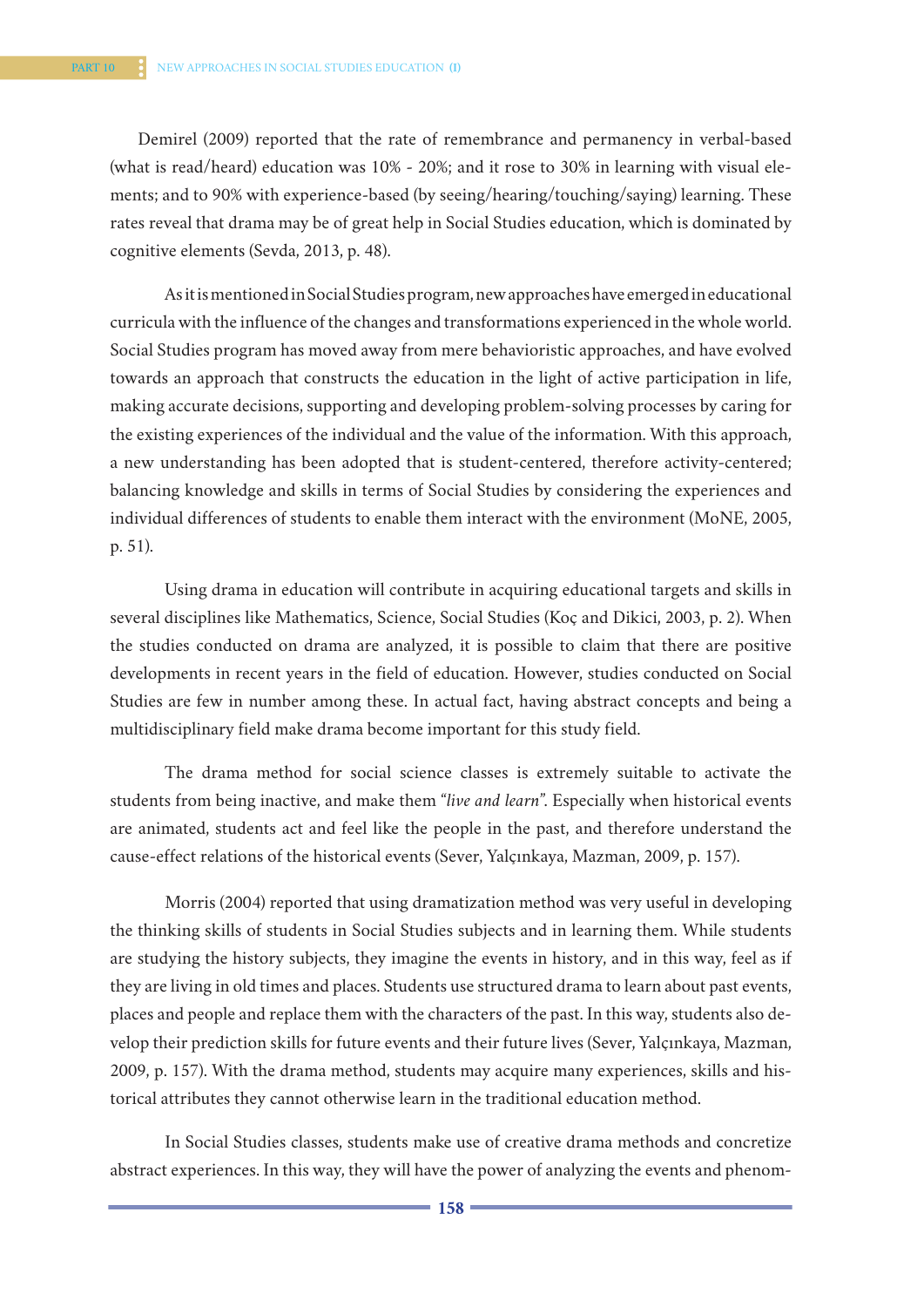ena happening around them and in the whole world. In this way, contributions will be made to the development of critical thinking skills in students.

In Social Studies classes, students have the opportunity of experiencing their citizenship responsibilities, social roles and social problems with drama activities. Animating different social problems helps individuals better understand the society and the relations in it.

Values education has an important place in today's educational concept (Koçoğlu, 2014). The awareness of an individual on certain values, and adopting them and forming the personality in the light of these values occur through education. This education is called as *Values Education* (Yeşil and Aydın, 2007, p. 71). One of the basic subjects in teaching values is Social Studies classes. The values that have been planned to be taught to students in Social Studies Curriculum for  $6<sup>th</sup>$  and  $7<sup>th</sup>$  Grades in units have been mentioned as follows; "the family union, being fair, independence, peace, freedom, being scientific, hardworking, solidarity, sensitivity, honesty, aesthetics, tolerance, hospitality, being healthy, respect, love, responsibility, cleaning, patriotism, and helpfulness" (MoNE, 2005, p. 89). Drama method may be made use of in teaching students the above-mentioned values. The perception of students may be stimulated with drama activities.

Students may acquire the habit of taking responsibility and working together with the help of drama activities in Social Studies classes. Students may also acquire the habit of developing empathy with these activities. Drama activities also ensure that students develop in terms of individual and social skills, establish comfortable and healthy relations with others, and thus, become socialized (Kavcar, 1985, p. 37).

During Social Studies classes, using one single method may make it become boring and unproductive. Several methods may be combined and used in Social Studies classes rather than limiting the methodology with one single method. If the drama method is used in a way that will support other methods, Social Studies classes may become an attractive subject for students. Drama is an influential method to avoid that students spend boring and motionless time in classes for long hours. In this way, contributions are made to the physical and cognitive developments of students (Aydın ve Aydın, 2011).

The contribution of Social Science classes to the awareness of individuals on their feelings may become more influential when combined with this method. The individuals have the opportunity of observing and assessing the feelings and behaviors of theirs and others during the drama activity. The inclusion of the individuals in such activities increases their self-confidence. It is already known that teaching classes with drama method help develop the communication skill within groups. In this way, students may understand other people and societies starting from their social environment in historical and geographical aspects, and thus, develop their imaginations (Küçükahmet, 2001, p. 69).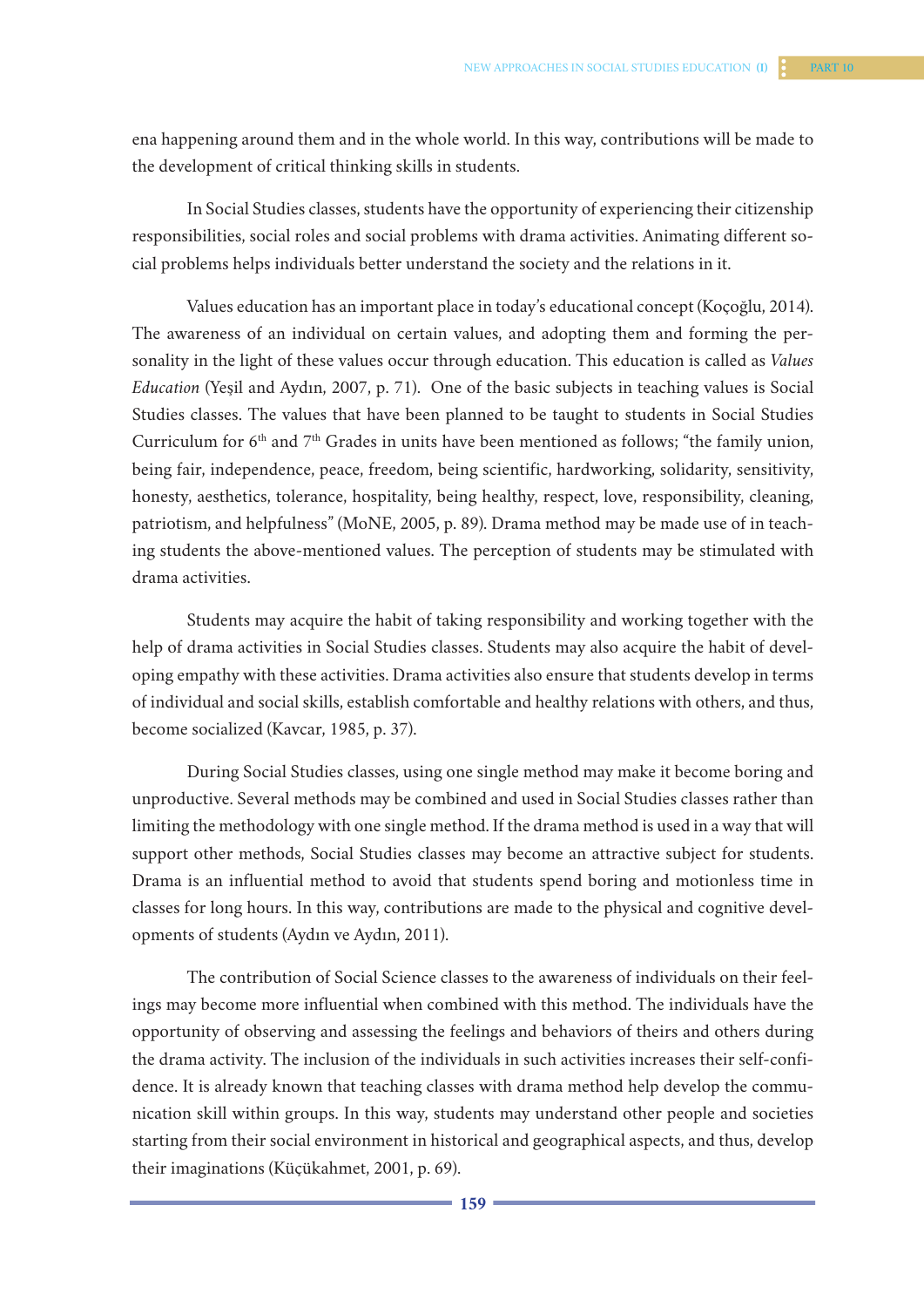For a successful drama activity, the teacher who will apply the drama activity must have the behaviors required by the method and must be trained in this field (Önder, 2009, p. 53).

# **Results**

Social Studies field is dominated by cognitive learning method, and hosts many disciplines in it. For this reason, the process of the teaching of this field has great importance. Right at this point, the importance of the methods and techniques that will be used by the students and teachers in acquiring the knowledge is not debatable.

It is not possible to mention one single method and technique in achieving the targets of education. More than one method and technique may be used in classes. Social Studies classes are suitable for using more than one method and technique simultaneously.

Parallel to the development of modern education concept, many methods and techniques have been developed to keep students active in classes. One of these methods and techniques is the creative drama. Unlike the traditional educational concept at schools today, creative drama method allows students express themselves in classes and makes them become active throughout all steps of the learning process. Drama activity may be applied in all units of Life Sciences and Social Studies classes where abstract concepts are intense for the purpose of increasing success. Meanwhile, students may experience a situation that may be never encountered in their lives in drama activities. It may be possible to revive possible events that might be encountered in daily life. On the other hand, children may also have the opportunity of experiencing and learning situations which they cannot face in daily life with drama activities in Social Studies classes, and thus, they can develop their thinking, interpreting, perception, listening and speaking skills.

When the contents of Social Studies classes are analyzed it is seen that these contents are suitable for using the drama method in classes. For this reason, when the curriculum is being prepared, it will be more beneficial to include drama activities in classes.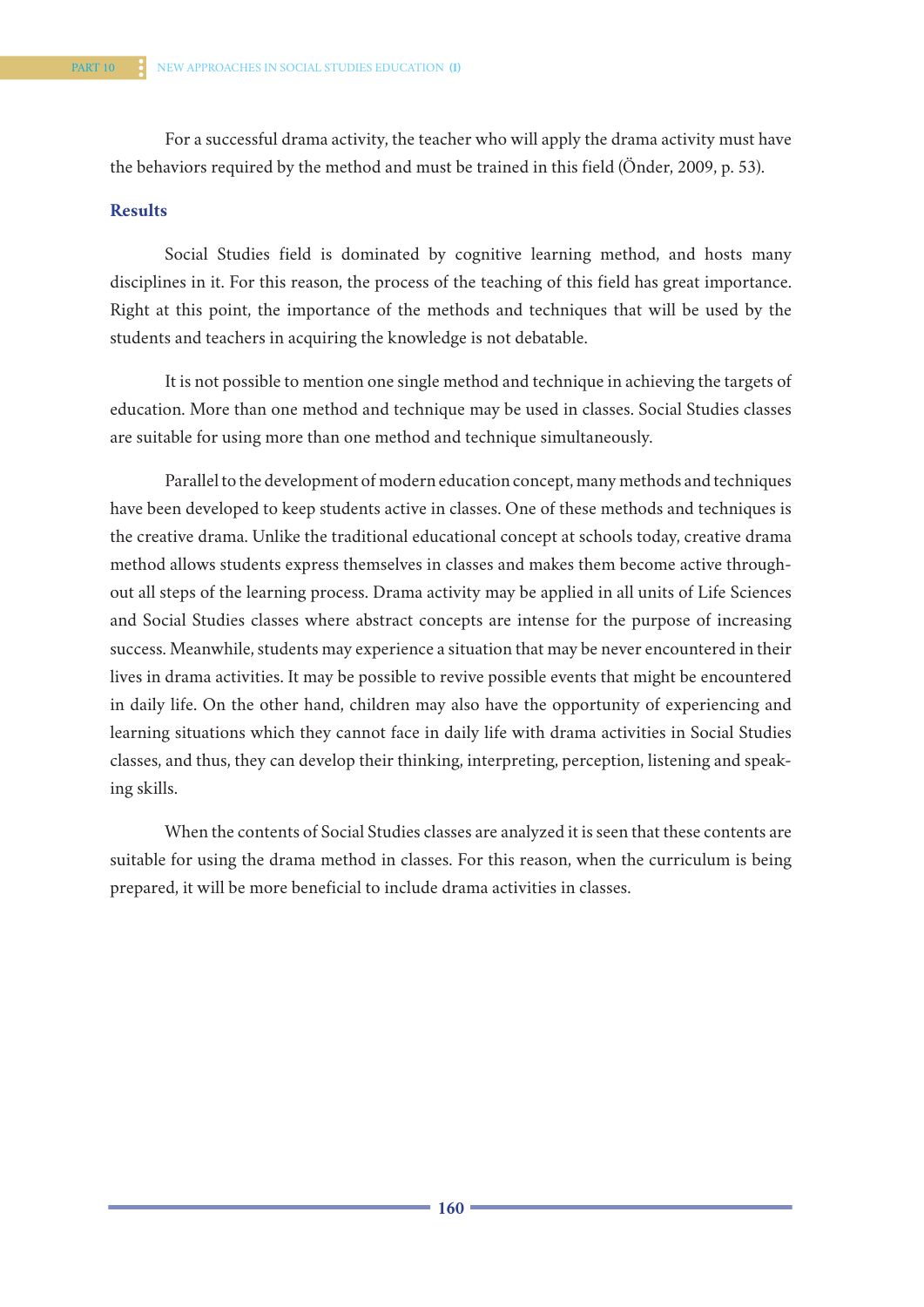#### **REFERENCES**

- Adıgüzel, Ö. (1993). "Oyun ve Yaratıcı Drama İlişkisi", Ankara Üniversitesi Sosyal Bilimler Enstitüsü, Yayınlanmamış Yüksek Lisans Tezi.
- Aral, N. Kandır, A. ve Can Yaşar, M. (2000). Okulöncesi Eğitim 2. İstanbul: Ya-Pa Yayın Pazarlama San. ve Tic. A.ş.
- Aydın, M. ve Aydın, K. (2011). Türk Inkılabı Tarihi, Ankara: Cantekin Matbaacılık.
- Aykaç, M. (2011). Türkçe Öğretiminde Çocuk Edebiyatı Metinleriyle Kurgulanan Yaratıcı Drama Etkinliklerinin Anlatma Becerilerine Etkisi, Yayımlanmamış Doktora Tezi, Ankara Üniversitesi Eğitim Bilimleri Enstitüsü.
- Kavcar, C. (1985). "Örgün eğitimde dramatizasyon", Eğitim ve Bilim, TED Yayınları, 32-41.
- Koç, M. ve Dikici, H. (2003), "Eğitimde Dramanın Bir Yöntem Olarak Kullanılması", İlköğretim-Online, 1(2), 1-4
- Koçoğlu, E.(2014). Sosyal Bilgiler Dersi Kazanımlarının Kültürel Yaşam Üzerindeki Etkilerine İlişkin Öğretmen Algıları, Mediterranean Journal of Humanities (mjh.akdeniz.edu.tr) IV/2,2014,191-204.
- Küçükahmet, L. (2001). İlköğretimde Drama, Nobel Yayıncılık, Ankara.
- MEB. (1998), Tebliğler Dergisi, Sayı: 2487, 537-538, Ankara.
- MEB. (2005). Social Studies Dersi Öğretim Programı ve Kılavuzu (4–5. sınıflar). Ankara.
- Morgül, M. (1995). Yaratıcı Drama ile Oynayarak Yaşayarak Öğren. İstanbul: Ya-Pa Yayın Pazarlama San. Ve Tic. A.ş.
- Okvuran, A. (2001). Okulöncesi Dönemde Yaratıcı Drama, Çoluk Çocuk Dergisi, 3:22-25.
- Önder, A. (2009). Okul Öncesi Çocukları İçin Eğitici Drama Uygulamaları, Morpa Yayınları, İstanbul.
- San, İ. (1990). Eğitimde Yaratıcı Drama. Ankara Üniversitesi Eğitim Bilimleri Fakültesi Dergisi, 23 (2), 573-582.
- San, İ. (1992). Eğitsel Yaratıcı Drama, Yaratıcılığı Geliştiren Bir Yöntem ve Yaratıcı Bireyi Yetiştiren Bir Disiplin. Assitej Bildirileri, Ankara.
- San, İ. (1996). Yaratıcılığı Geliştiren Bir Yöntem ve Yaratıcı Bireyi Yetiştirme Bir Disiplin: Eğitsel Yaratıcı Drama. Yeni Türkiye Dergisi, 7: 148-160.